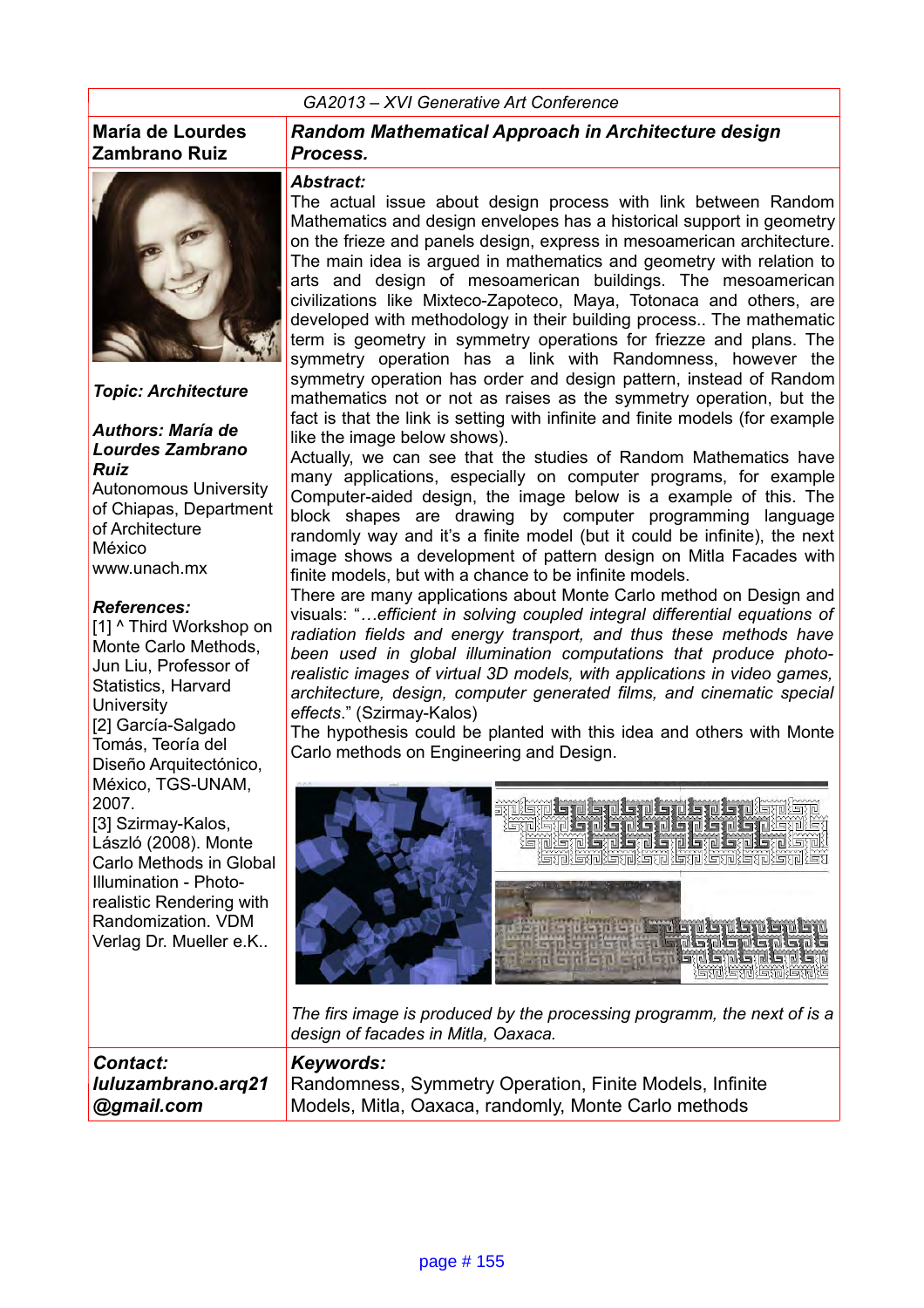# **Mathematical Approach In Architecture design Process A Historical View, from Mitla, Oaxaca**

**Prof. M.L. Zambrano** *University Autonomous of Chiapas, Architecture Faculty e-mail: [luluzambrano.arq21@gmail.com](mailto:luluzambrano.arq21@gmail.com)* 



**Figure 1.***Cubic transformations of images with a geometric dynamic behaviour, through programming language. The image (1) and (4) represent a simple process to draw shapes in 2D and 3D, created by computational language. Quadrangle to cube shapes has the same pattern to draw the 2D and 3D figure: circle and sphere.*

## **Abstract**

Approach to mathematics, arts, computational programs and architecture was developed in the last century. A lot of research in Geometry, mathematics and Architecture show a complex geometries structures. The link between Mathematics and design was developed in Mexico. It has a historical background in geometry and design process in architecture, for example the frieze and panels design, especially in Mesoamerican architecture and specifically in Mitla, Oaxaca. The Mesoamerican design concepts like Mixteco, Zapoteco, Maya, Totonaca and others are developed with methodology on the symmetries conception. The mathematic term is symmetry operations for frieze and plans, and study is the discrete symmetries, whole numbers finite or infinite associated with the geometric pattern integrated in the design of a facade.

## **1. Introduction**

The approach to the mathematical language to generate design in the facades is known by few. Consequently, little is studied about this term and about the symmetry operations in the architecture and the study of the discreet mathematics in the process of design, of a finite and infinite, organized and random way. The beginning of the mathematics with operations of discreet symmetries in design process has historical base in Mitla.

This study will be established in three parts. In the first one, I willexplain the historical base, in the second and third part I will focus on the current base in the study and on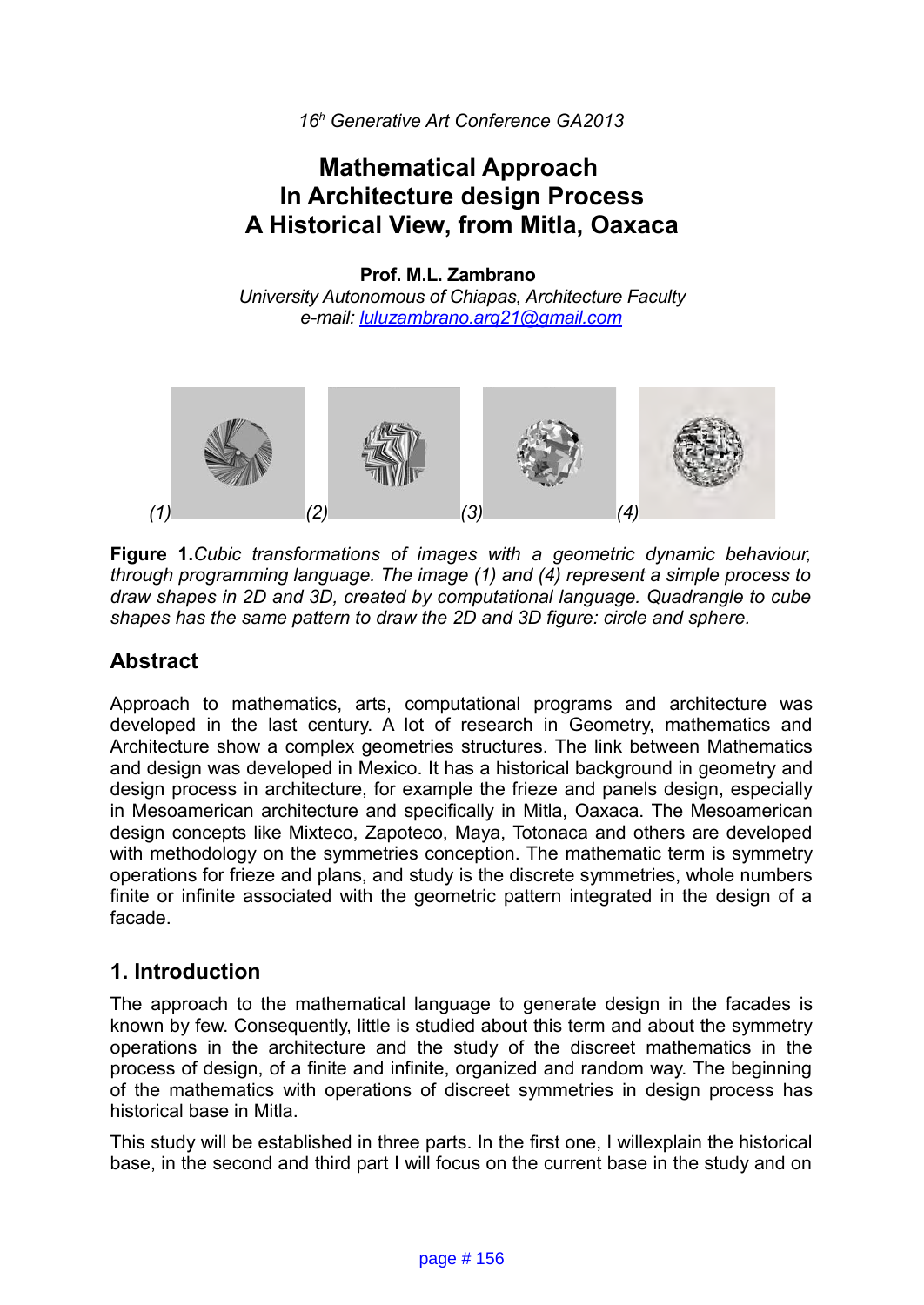#### [Type the date]

the link of the geometry, the programs and exposition of experimentation across programs of design and generation of the forms.

The main idea originates from the study of an organized sequence through symmetry operations surrounding buildings with friezes and background in order to create random chaos pattern that can be observed in the series of images above ( from 1 to 5).

*"Symmetry is a general concept in mathematics; broadly speaking, a symmetry preserves a certain property (e.g., geometric similarity) of an object under some operation applied to the object. This notion of invariance is formalized in an elegant branch of mathematics called group theory. In the context of geometry, we will consider geometric transformations as the symmetry operations, such as reflections, translations, rotations, or combinations thereof*."[1](#page-11-0) [1]

As a matter of fact, we can see that the studies of Randomness Mathematics have many applications, especially in computer-aided programs. The block shapes are drawnwith computer programming in a random way using a finite model (but it could be infinite as well). It is visible in development of pattern design on Mitla Facades with finite models, where infinite models may be used too.

There are many applications about Monte Carlo method on Design and visuals: "*… efficient in solving coupled integral differential equations of radiation fields and energy transport, and thus these methods have been used in global illumination computations that produce photo-realistic images of virtual 3D models, with applications in video games, architecture, design, computer generated films, and cinematic special effects*." [2]

The hypothesis could be planted with this idea using Monte Carlo methods on Engineering and Design.

### **2. A Historical View. Mitla'sSymmetry Architecture.**

The esthetical development of the cultures in the ancient Mexico tackles their central subject matter in the study of the geometry and mathematics. Nowadays, it is observed and expressed in the facades of the buildings, especially in Mitla. The analysis derives from the link between the current knowledge of the geometry and the Mesoamerican architecture.

#### **a) Mitla, Oaxaca**

The city of Mitla has an area of 48 000 m<sup>2</sup>. It is located in the town of San Pablo Villa of Mitla, in oriental limit of the central valley of Oaxaca (Vale of Tlacolula). Its geographical references are: 16 ° 55 ' of north latitude and 96 ° 24 ' longitude west. Literature shows that city of Mitla was inhabited in the year 500 B.C. (its first constructions date back to 200 A.D.) by the Zapoteca culture. It is quite probable that Mitla, in its initial stage,developed an exact geometry in composition and construction of its buildings, and in the course of the time it was perfected. At present, in the diverse friezes in its facades this knowledge is appreciated.

Apparently, 17 symmetry operations are studied for background, grouped by families, which can contain: reflections, slid reflections, rotations and, in all the cases, translations. Also, seven operations have been studied for friezes, they are not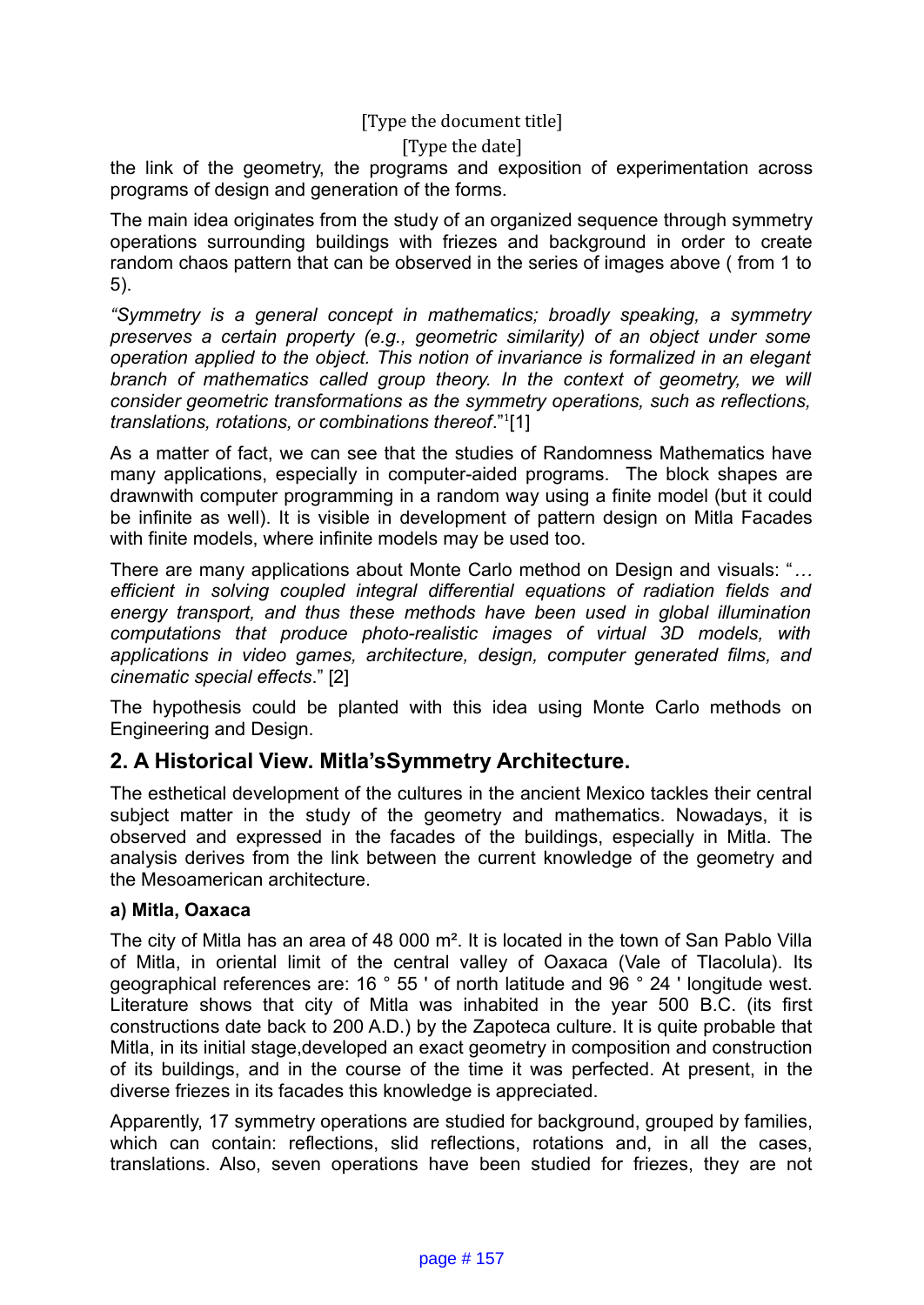designed to generate extensive planes neither to develop frames, and only they contain reflections, rotations and horizontal translations.

Mitla, has complex panels in its design, the image of the figure 2 shows the possible development of the design when tends to be infinite.



**Figure 2.** *Part of the east facade, Church group in Mitla. This image shows graphically a discreet symmetry, when the design of the motive in the panel tends to be infinite.*

The study of the friezes in Mitla is sustained in the idea that its architects were very advanced in process design, mathematics, geometry, and they had a highly developed visual perception.Moreover, they were applying beginning of proportion, harmony and symmetry in the configuration of its buildings and city. In the Mitla's architecture, the structures contain front's panels of friezes that show the beginning of a long way for this study: from construction system, design perception to scientific process.

#### **b) Analysis Procedure**

As a first approach to this topic was discussed two of the important features that presentedthe design of the friezes and the setting of thefacades: shafts of composition and the angles. The findings in the precision of the laying, disposition and job in each of its panels were surprising. In many of the cases the composition axes were coming closer to angles of thirty (30), forty five (45), sixty (60), ninety (90) and one hundred and eighty (180)degrees, and the disposition of these axes was generating geometric patterns like the square, rectangle, rhomb, triangle, parallelograms. On this matter, it is possible to state that the builders of this city handled geometric beginning or at least there was an attempt of approach, and not only that. They were probably applying such a complex way, generating movements in background and bands, where rotations existed as well as slides. Nevertheless, not in all the cases movement was happening in the background.In majority of cases, it can be noted that horizontal movements, rotations, reflections, but not vertical development with diagonalmovements.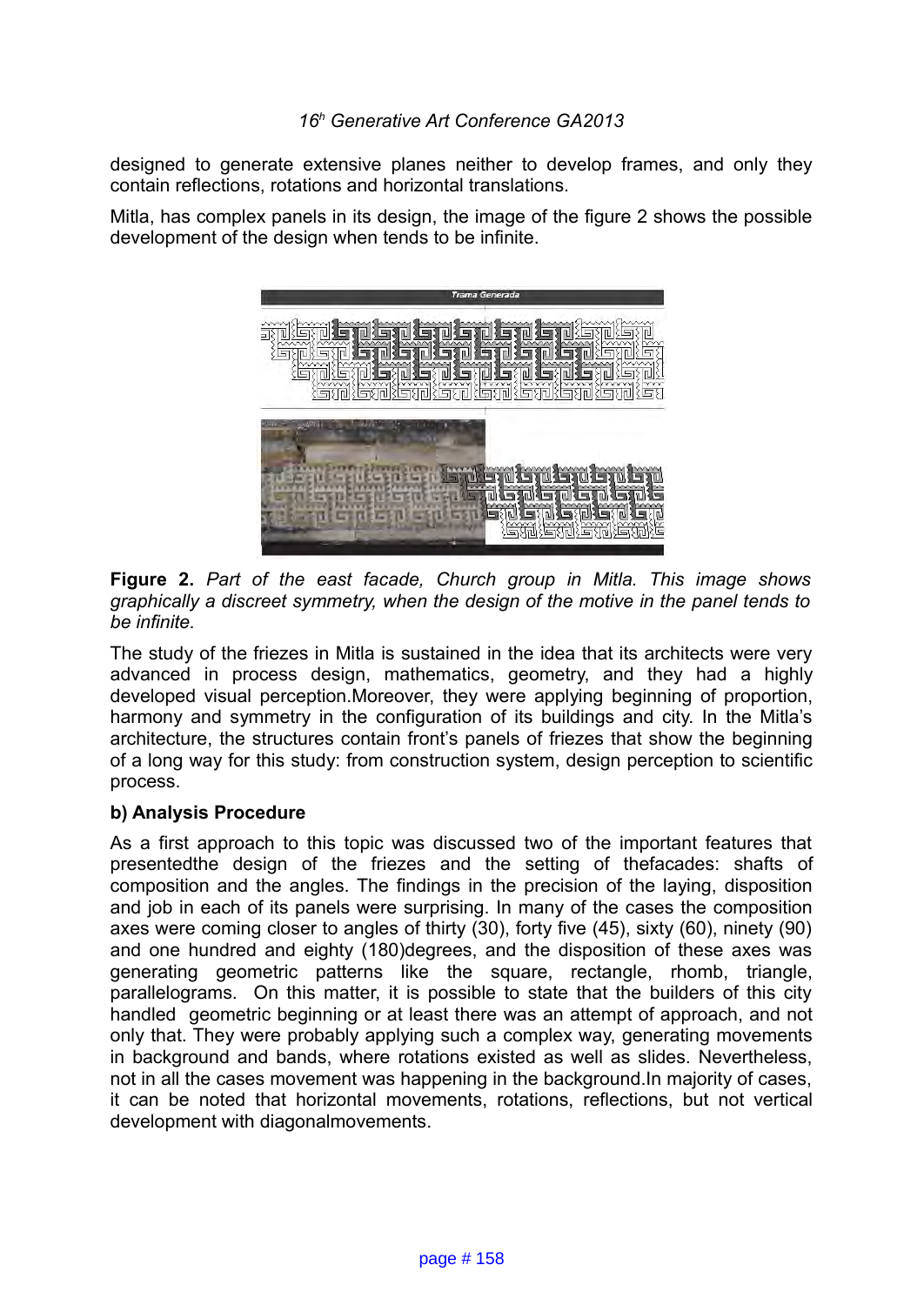[Type the date]

The friezes are built with parts of stone (in different cases) cut and modulated, willing, and summered in bands (see figure 3); however, there are carved friezes, located always in the lintels, waging a hollow.

For the design of panel there must have been some method of experimentation and prior stroke in site. The stroke on site could have been done by system of threads or natural fiber (as a system of wires). If the architects of Mitla based its delivery system on a pilot program before, they probably worked on a replica of the dashboard in stone, which enabled it to have a test run before the work and thus achieve greater accuracy in the final result.



**Figure 3.***The accommodation of parts is arranged in bands, cut into modules.*

If we take a pattern and apply the operation that corresponds with its transformation and then start with a basic design of element (is better if it is not a non symmetry design), we have the symmetry created by the transformations (Figure 4 A and B).

As a second step, we will take into account that all the patterns have a frieze of symmetry horizontal movement; once we create a basic unit that contains all the properties (other symmetries), we can move it in both directions. As a part of design process on facades, we take a basic pattern and reflect on a vertical line. It is recommended that you choose a close line but not the one that intersects your original item. And now there are two parts in your basic design: the original item and mirror image (see figure 5 (C) and (D).

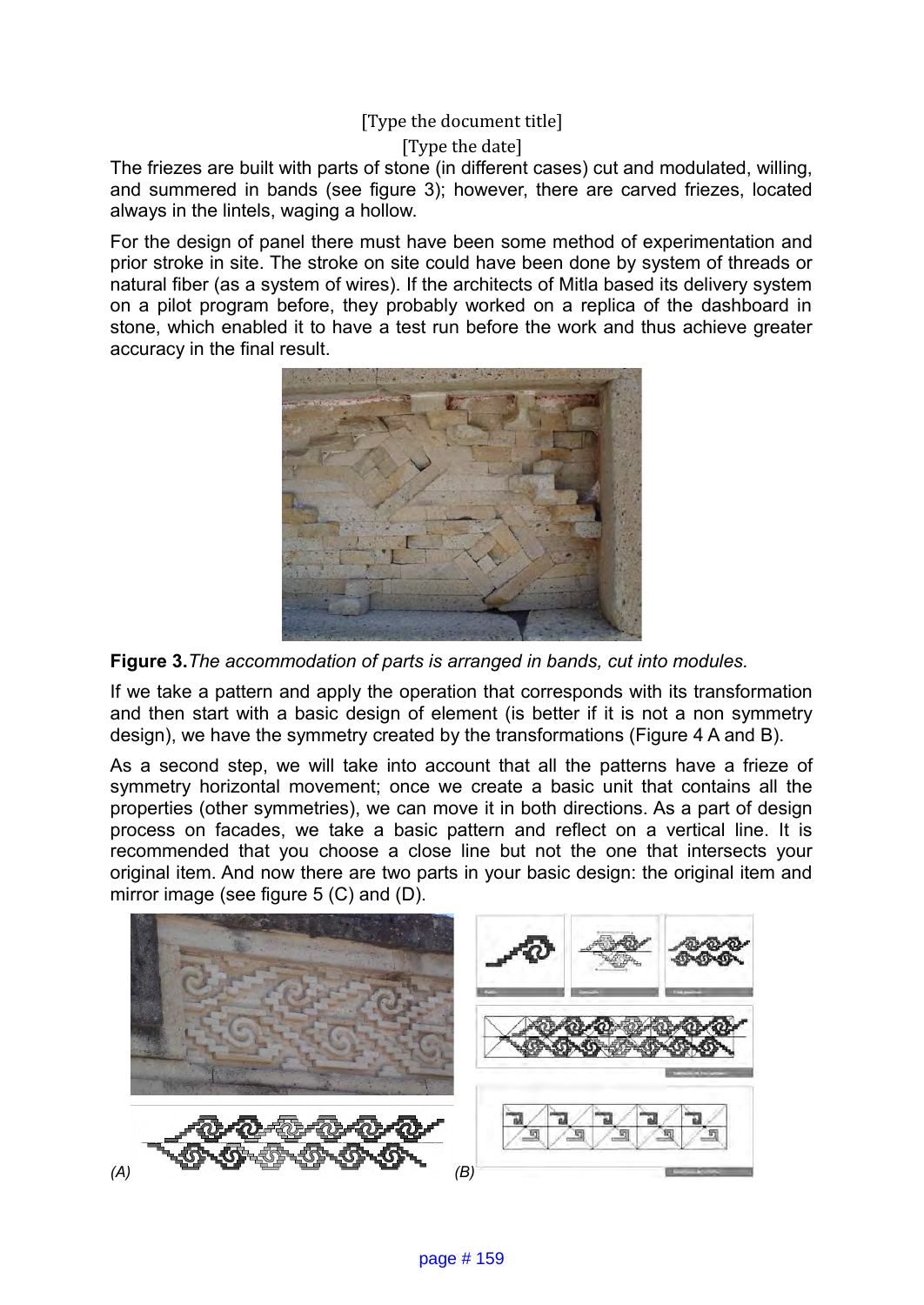**Figure 4.** *In both images (A) and (B) one can observe the process of the classification of the marbles in one of the panels into buildings of Mitla. With the same procedure, each and every one of the panes in the architecture of Mitla, were classified. It should be noted that some of the special panels show differences in their design.*



**Figure 5.***In images (C) and (D)the intention of the design is executed in background. It is an interesting process because it was a step closer to develop frames by plans.*

The evidence about 3D manipulated in Mitla's geometry is clear, however, we don't have specific evidence about 2D conception in every motive design, like plans or drawings.

The art and science transcended to other cultures of ancient Mexico as for example the Mayan culture, particularly Uxmal and Yaxchilán. These operations can be seen in the buildings, known as the quadrangle of the nuns in Uxmal (Yucatan) and the Palace of Yaxchilán (Chiapas).

## **3. Constructive Procedure**

As mention above, the first approach to this topic was already discussed, two other important features that presented the design of the friezes and the setting of the facades are: shafts of composition and the angles.For example, in the picture below, it is shown that the parts are cut and embedded (approximately in the angles of 30, 60, 90 and 45 degrees). The frieze has axes of composition where they will be placing each of the parts; it is necessary to point out that the design of a same frieze has variations that are presented in another frieze of the same reason.

Taking up the theme of the approximation of the angles, some parts do not match in axles to accurate angles, these are at the top ready with a part number in 3 and 4(See Figure 7 E and F).

However, there is a geometric concordance between the parts. These are placed on distances and dimensions provided. This allows the implementation of the operation of symmetry in frieze and the formation of the entire design of motifs. Another observation that I would like to stress is that there is a transition between the band and frieze in the background, thus generating a scheme in frieze. Axis vary between lines 16, 17, 13 and 24, depending on the composition of frieze.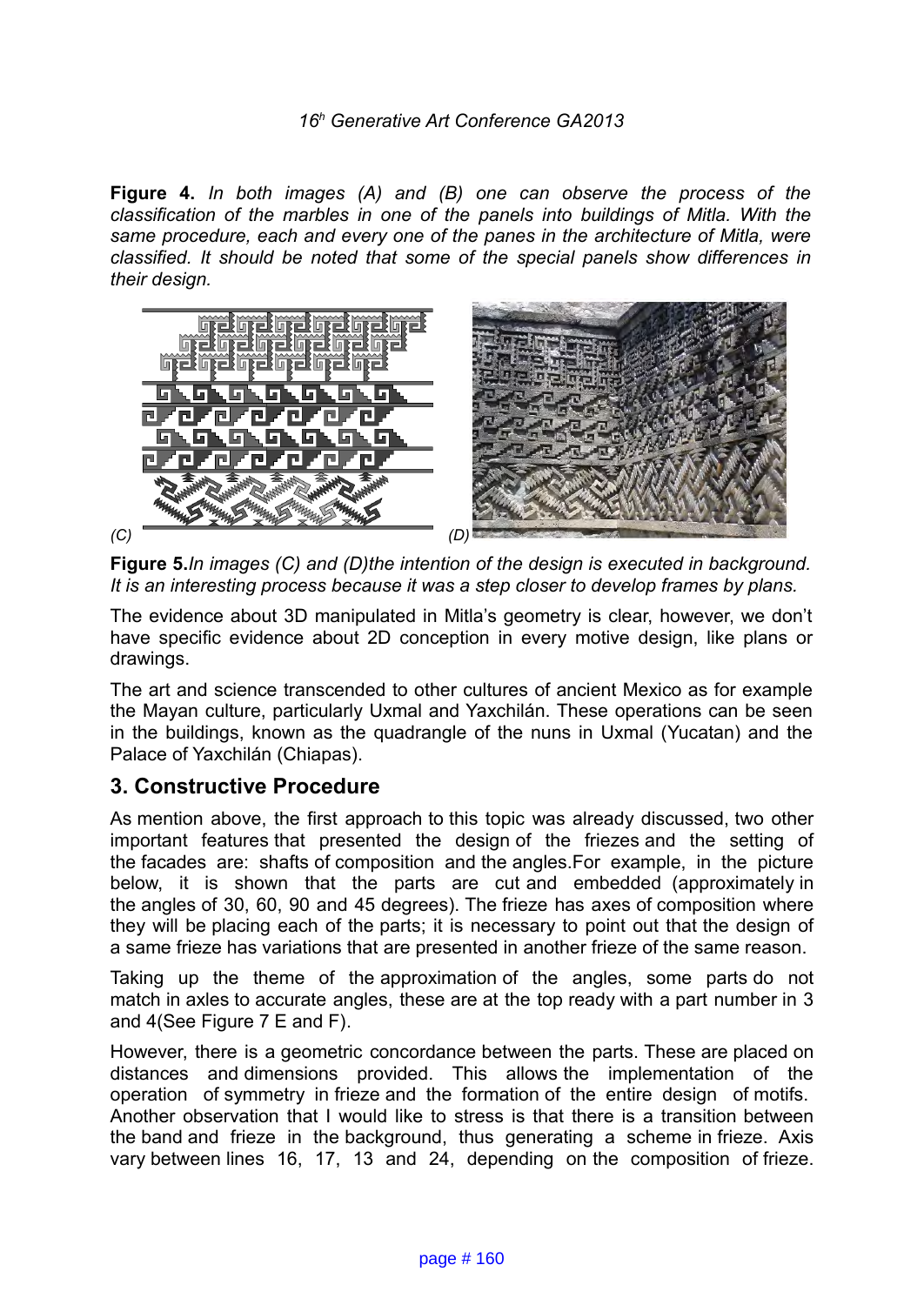[Type the date]

However, they are more frequentin the  $16<sup>th</sup>$  line, where possibly there is a relation to the final design of the boarder.



**Figure 6.** *We can see the disposition arrange little pieces of stone block with a specific cut with angles approximate to 90º, 30º*



**Figure 7.***The design of this panel with the motif of the "serpent" is another variation in the arrangement .The important detail is the number of elements. In the picture above, there are 4 triangles while in the photograph below we have only 3.correspond to the building of the columns and the group of the church respectively.*

The friezes not only show geometric principles of composition in band but they also portray a development in all background, a dual band and many of them show a transition between frieze and the background.

The foregoing description derives from the classification of the marbles in their designs for grounds, following an order based on groupings or on families. With this the study of the operations of symmetry in frieze it will be crucial to create a better interpretation of the geometric analysis of each one of the reasons prepared in facades .It is important to note that the classification of the marbles will be based on scientific research of the operations of symmetry, i.e. the majority of The fretworks present the operation of symmetry to friezes 'tg', some simultaneous dualband , others to a single , and even are the principle of flat symmetry classification called '*pg*'.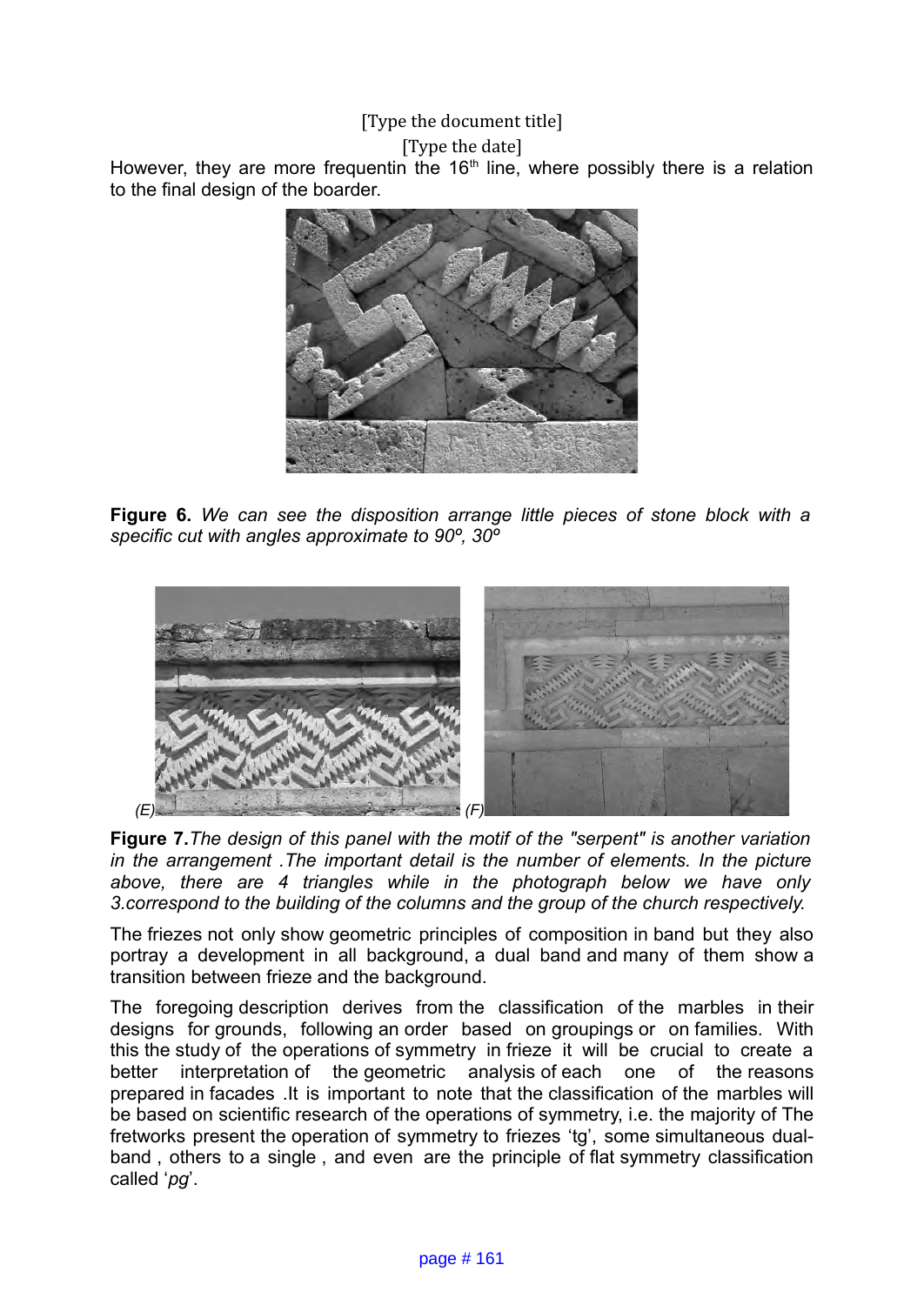To analyze the constructive system of structures it is necessary to know the type of material with which it is built. These structures were built with material taken from the region: stone quarry as can be seen in the photos

On the other hand, the task of pasteparts in some areas of the structures required the use of some kind of a primitive mortar.It was generally a mixture of mud with prickly pear( *'Baba de Nopal'* cactus) according to the oral tradition ; however, in site it can be seen in a few parts that mortar. For columns and other elements monolithic, the builders used the carved stone or chisel.

Some hypothesis suggest the use of the system to cover wooden base and a system of beams facts with a material similar to the species of a bamboo. At present, there is a room covered with this materialwhichproves this hypothesis (figure 8). However, the analysis of the space, reduced in size to the width, suggests that walls have been covered with the same material as well.



**Figure 8.** *Hypothesis of room cover suggests a permanent material versus imperishable material*

In most of the parts of the wall base they were trying to pressure the pieces of stone to configure the design the all wall; in many cases, the structures are available for an item that helped this accommodation to pressure from the parts, as can be seen in the photos above, in a few parts although there are parties are united with the kind of mortar manufacturing.

By observation and by the analysis on the site, you can infer that the structural system of the buildings was based on columns and decorated beams, what can only be seen in the interior of the tombs. It is possible that the foundation consisted of a system of rollers where heavy structure rested, a kind of procedure that developed a dynamic system in a seismic zone. The pillars were carved with jade stones or glass (according to oral tradition) that as discussed before, served as part of the foundations and also bore the cover of the rooms.

It is very likely that a system of drainage in the architectural ensemble of Mitla was developed, since in the buildings there is a drainage system organized by a few holes oriented toward the south-west, with the implication that by gravity and slope water returned to the stream.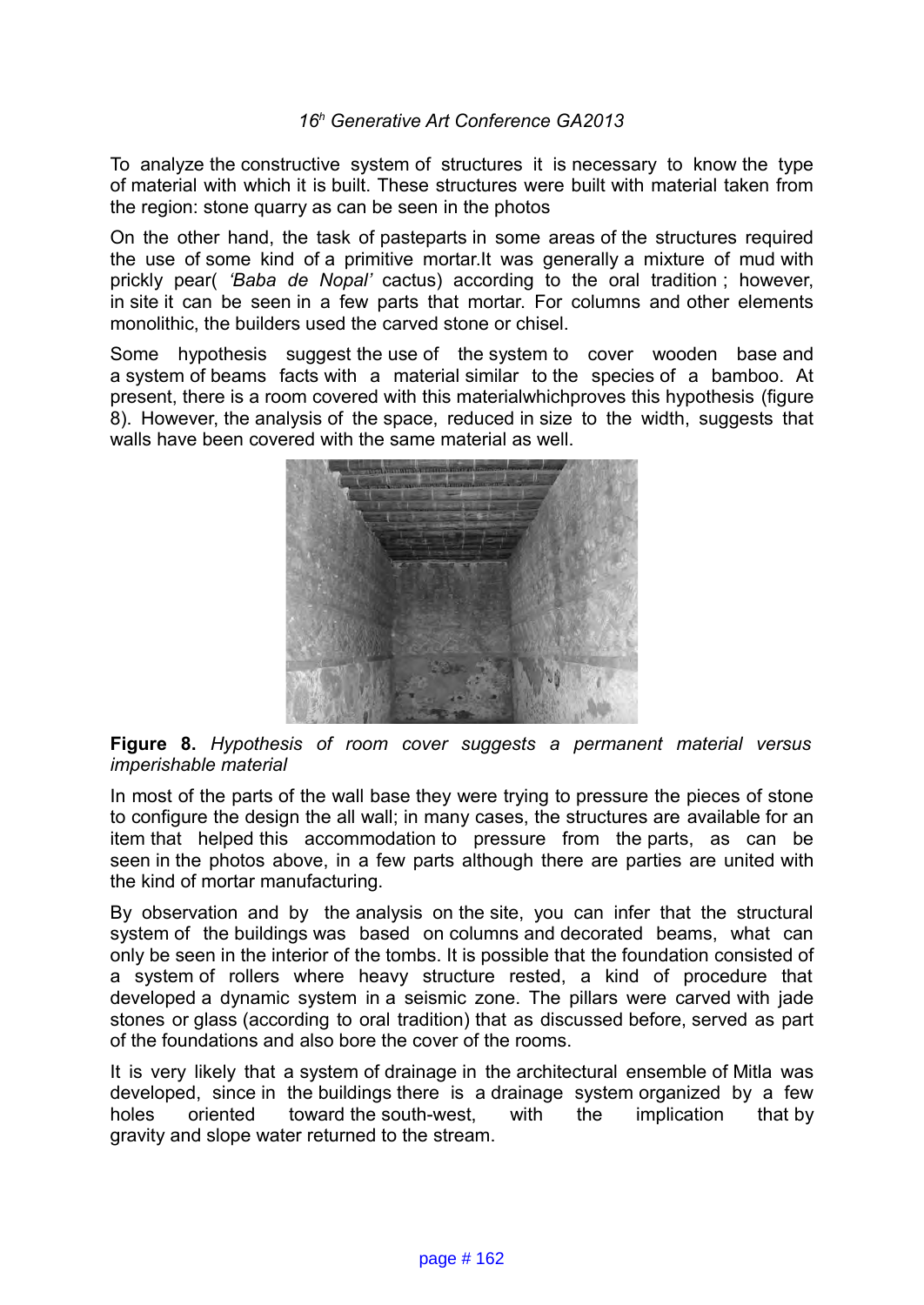[Type the date]

This slope invested (term that designates the type of system) is a feature of the Yucatanhas buildings, especially in Uxmal. The profiles retract inward at the base of the wall, and are projected above the three friezes above, each more outgoing than the lower one. This seems to be an optical correction. In addition to resetting the force of the vertical lines in a block long and low, it allows the light reflected by the earth bathe the wall from the bottom; the result of this perception is that it produces an illusion of depth, in both the provision of the fretworks makes in a given time, the sun set to the work piece between figure and background (when you change the orientation of the lighting changes to Visual reading of the friezes on the facade).

## **4. Approach the Study on Mitla's Motif with QMCA**[2](#page-11-1)

As an important tool of analysis of the Mitla's motif we can use The Quasi-Monte Carlo method, with Stanford 3D Scanning, in recently years QMCA it have been used for scanners and surface reconstruction algorithms: *"Many researchers, however, do not have access to scanning facilities or dense polygonal models. The purpose of this repository is to make some range data and detailed reconstructions available to the public"*[3](#page-11-2) [3]

The researches of applications of QMCA are developed in arts and other 3D examples. It is suitable for open surfaces, and compares with others methods based on surface reconstruction.If analyze part by part the stripes in the symmetries of Mitla and as part of a basic pattern, breaks down, and then go piece-by-piece forming a complex system of design, we will have a possible application in the use of the QMCA.



**Figure 10.** 3D Model about the complete background design composed with the friezes bands.

There are many methods to explore 3D spaces and the possibility to make transformations by spaces with symmetries, for example Mitra's studies about symmetry in design architecture, (see figure 9)show: *The surface of the model is sampled uniformly with average sample spacing h. The user parameter h determines the scale of the smallest symmetric elements that we want to detect. For every sample point we compute a local signature that compactly encodes local geometric properties at that point that are invariant under transformations of the specific*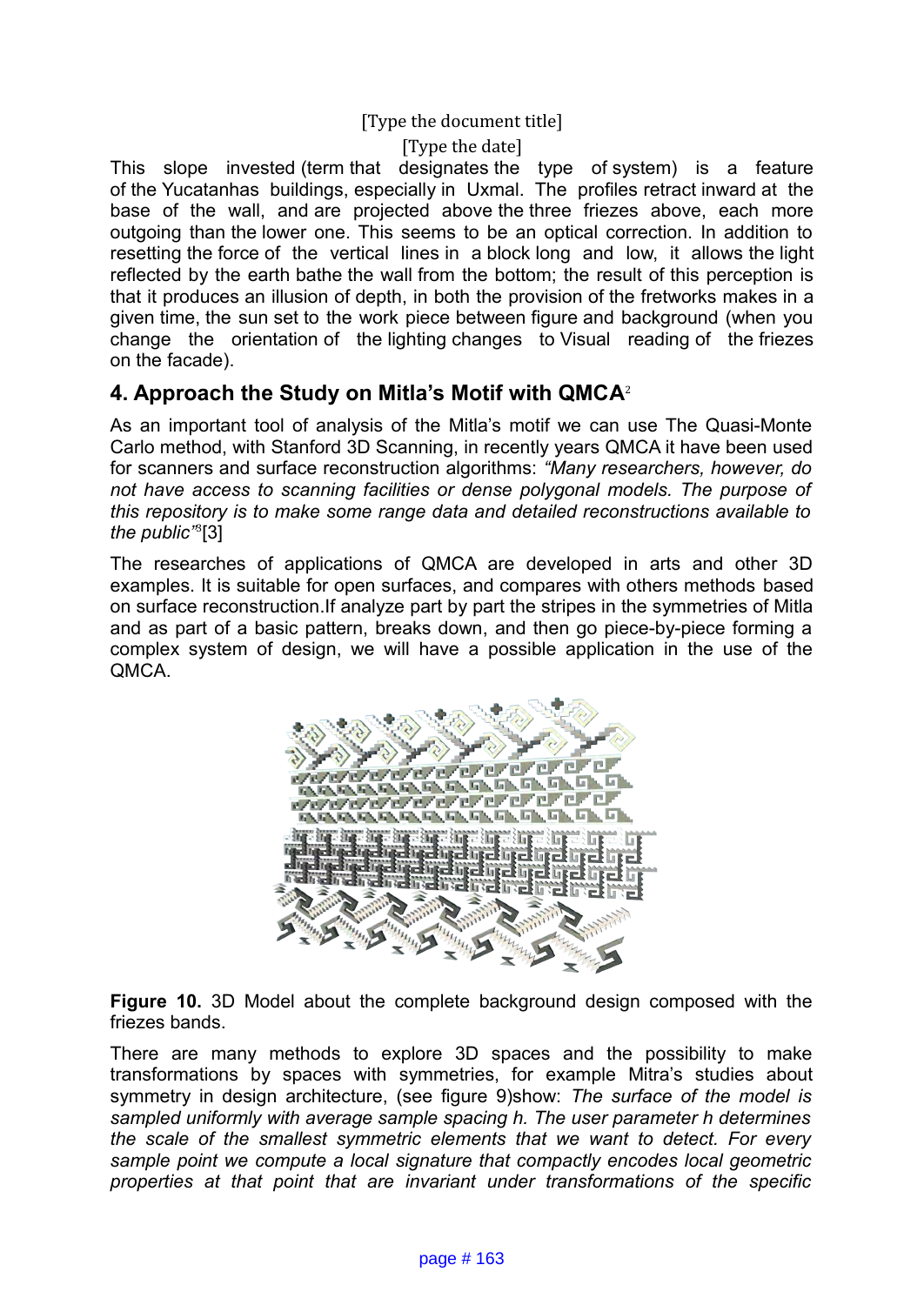*transformation space under consideration. Sample points with similar signatures are paired and a canonical transformation that maps one sample to the other is computed and refined using local registration methods."*… "*If a shape contains symmetries or repetitive structures, then the estimated transformations exhibit specific accumulation patterns when mapped to a suitable transformation space. These patterns can be extracted using cluster in methods and grid fitting techniques. While the method of [Mitra et al. 2006] is mostly concerned with pairwise symmetries, the structure discovery method of [Pauly et al. 2008] in addition analyses the spatial relations among different symmetries. The underlying formulation is based on theory of transformation groups and thus allows a rigorous mathematical treatment of the concept of structural regularity"* [4].

If we know about the procedure of their construction we can use it to design a model with the approximate measures in 3D and 2D to make transformations or, explore the possibilities in the management of the finite shapes, such as explore the symmetries of frieze into three-dimensional models such as the Torus, (see figure 9)



**Figure 9.** *Overlapping the strips with design of the friezes at Mitla within the torus. The horizontal and vertical limits are closed.*

## **5. Conclusion**

The study of geometry, mathematics and its possible applications through computer programs allow us to understand and progress toward the design process in architecture linked with the history of ancient civilizations and the ones that are already missing. The study of the operations of symmetry in the architecture of Mitla binds us the knowledge of the geometry with the architecture and provides the tools for designing facades, floors applicable to architectural projects. It provides mathematical principles that an architect should know for the design of objects with precise geometry. The mathematical principles bring us closer to explore ways by means of computer programs and invite us to reflect on the history of those ancient civilizations that possessed these processes of design without the use of technology.

The scientific breakthrough that these Mesoamerican civilizations achieved through its knowledge expressed in the design of its architecture by means of mathematics, geometry explored and used for its architecture.

It should be noted that the exploration still continues, since the scientific and artistic knowledge, extends to other Mesoamerican cultures. This analysis may provide the necessary tools for the design methods in the architecture (not only in the configuration of the walls and floors, but also in plant design architectural) driving a repertoire of possibilities in the symmetries of these, and also rescue this architecture.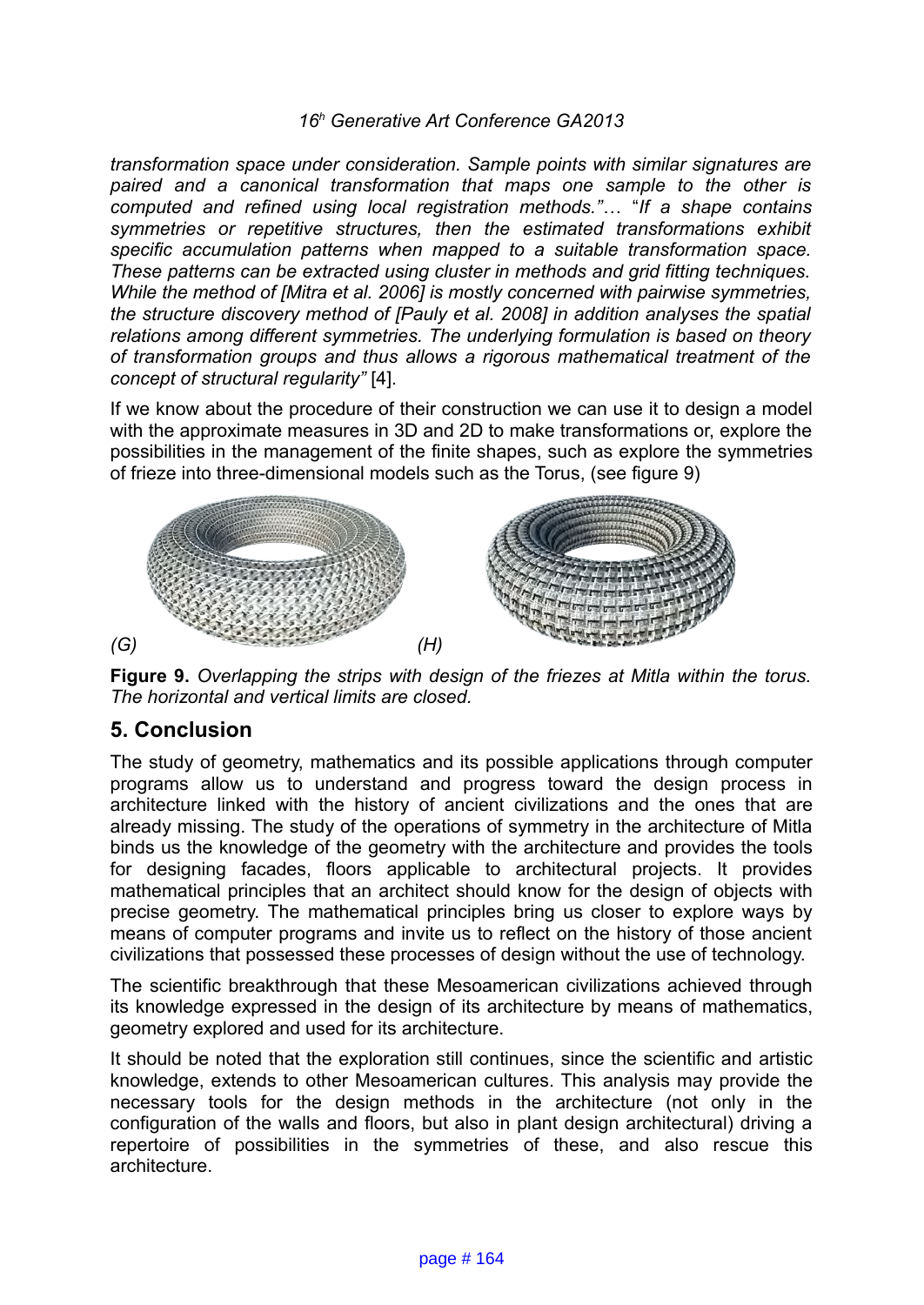## [Type the document title] [Type the date]

## **6. Acknowledgements**

Professor Thomas Garcia Salgado for letting me work on his book Theory of Architectural Design, which supports the research of this article. To each and every one of the people who spend their time on advising me: Paul Rosell in the Mathematics Institute, Carlos Villareal and Carlos L. Nataren Institute of Physics at the UNAM. As well as for revision and correction of the text by Professor Rafał Czyżewski and the last images modelling by my assistant José Luis López Maza.

### **7. Notes**